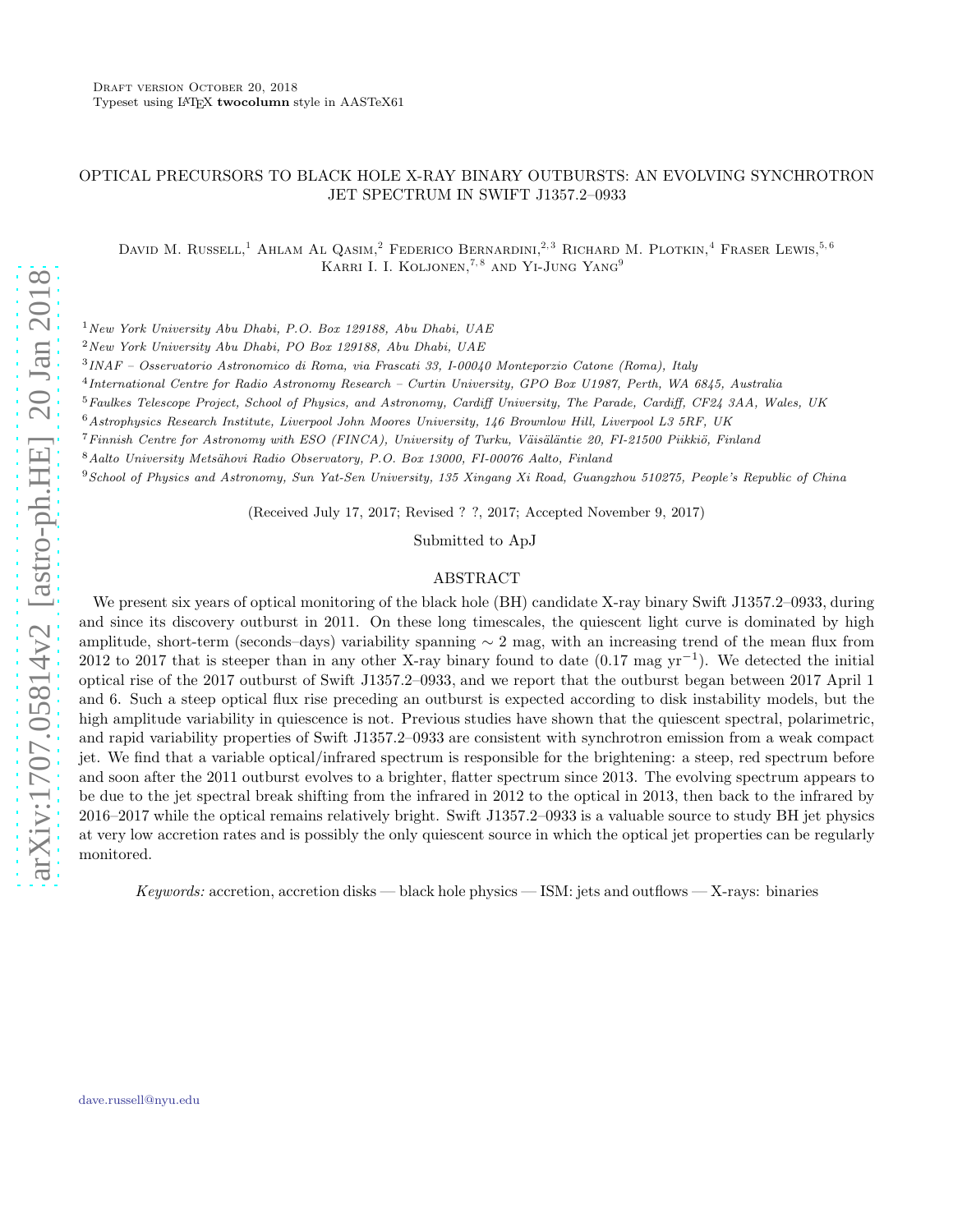## 1. INTRODUCTION

It has been known for more than a decade that accreting black holes (BHs) can launch jets at very low accretion rates, when the X-ray luminosities are less than  $\sim 10^{-5}$  of the Eddington luminosity. Radio emission has been detected from jets released by low-mass X-ray binaries (LMXBs) in quiescence (with X-ray luminosities  $\sim 10^{30} - 10^{33.5}$  erg s<sup>-1</sup>), in a growing number of systems, all hosting BH candidates (e.g. [Hjellming et al.](#page-8-0) [2000;](#page-8-0) [Gallo, Fender & Hynes 2005;](#page-8-1) [Gallo et al. 2006,](#page-8-2) [2014;](#page-8-3) [Miller-Jones et al. 2011;](#page-8-4) [Dzib, Massi, & Jaron](#page-8-5) [2015;](#page-8-5) [Markoff et al. 2015](#page-8-6)). LMXBs spend most of their time in quiescence between outbursts, and therefore presumably (at least in the BH systems) launch jets for most of their lifetimes. However, long-term radio studies of LMXB jets in quiescence do not exist to date, because they are generally too faint to monitor with current radio facilities. Most BH systems possess  $\mu$ Jylevel flux densities, with typically only a few detections of a source made over decades (e.g. [Gallo et al. 2006,](#page-8-2) [2014;](#page-8-3) Ribó et al. 2017). Consequently, the long-term behavior and properties of quiescent jets from Galactic BHs remain poorly known.

At optical wavelengths, long-term monitoring studies of quiescent LMXBs have revealed the ellipsoidal modulation of the companion star in some systems, leading to measurements of the fundamental system parameters such as the masses and orbital inclinations (see [Casares & Jonker 2014](#page-8-8), for a review). In other LMXBs, optical flickering, flares and/or variability are seen from the accretion flow (e.g. [Yang et al.](#page-8-9) [2012;](#page-8-9) [Koljonen et al. 2016;](#page-8-10) [Wu et al. 2016\)](#page-8-11) and some exhibit a combination of the above contributions (e.g. [Zurita, Casares & Shahbaz 2003;](#page-8-12) [Shahbaz et al.](#page-8-13) [2005;](#page-8-13) [Cantrell et al. 2010;](#page-7-0) [MacDonald et al. 2014;](#page-8-14) [Bernardini et al. 2016\)](#page-7-1). Theoretically, the disk instability model (DIM; e.g. [Dubus, Hameury & Lasota 2001;](#page-8-15) [Lasota 2001;](#page-8-16) [Hameury et al. 2017\)](#page-8-17) predicts that between outbursts, the temperature and surface density of the accretion disk increase as matter builds up in the disk, leading to higher optical fluxes. This phenomenon has only recently been seen in LMXBs with long-term (years) optical monitoring in quiescence [\(Yang et al.](#page-8-9) [2012;](#page-8-9) [Bernardini et al. 2016;](#page-7-1) [Koljonen et al. 2016;](#page-8-10) [Wu et al. 2016\)](#page-8-11).

In one BH system, Swift J1357.2–0933, a deep radio observation yielded a  $3\sigma_{\rm rms}$  upper limit of 3.9  $\mu$ Jy during quiescence, whereas synchrotron emission, likely from the jet, was detected at optical–infrared (OIR) wavelengths [\(Plotkin et al. 2016\)](#page-8-18). While OIR synchrotron emission has been detected in a number of BH LMXBs during quiescence (e.g. [Gallo et al. 2007;](#page-8-19) [Gelino, Gelino & Harrison 2010](#page-8-20); [Russell et al. 2013](#page-8-21)) and one neutron star system [\(Baglio et al. 2013\)](#page-7-2), only in Swift J1357.2–0933 does it appear to dominate the quiescent OIR spectrum. High amplitude seconds to hours-timescale optical variability, a red or flat spectral energy distribution (SED), and evidence for intrinsic polarization [\(Shahbaz et al. 2013;](#page-8-22) [Plotkin et al. 2016](#page-8-18); [Russell et al. 2016\)](#page-8-23) are all unique properties of Swift J1357.2–0933. These properties cannot be produced by the underlying accretion flow or the companion star. However, emission from the jet can account for all of these properties. This has led to the conclusion that jets are continuously launched during quiescence. [Plotkin et al.](#page-8-18) [\(2016\)](#page-8-18) indeed found that the OIR SED was flat  $(\alpha \approx 0, \text{ where } F_{\nu} \propto \nu^{\alpha})$ , and turned over to a steeper slope at shorter wavelengths in the optical– UV regime, consistent with the spectral break in the jet spectrum between optically thin and optically thick, partially self-absorbed synchrotron emission. This break has been identified in a number of LMXBs during outbursts (see [Russell et al. 2013](#page-8-21) and references therein, and more recently [Russell et al. 2014;](#page-8-24) [Koljonen et al.](#page-8-25) [2015;](#page-8-25) [Diaz Trigo et al. 2017\)](#page-8-26). Swift J1357.2–0933 has provided the only robust measurement of a 'jet break' for a quiescent X-ray binary.

Here, we present six years of optical monitoring of Swift J1357.2–0933, leading up to the recently discovered 2017 outburst of the source [\(Dincer et al. 2017](#page-8-27); [Drake et al. 2017](#page-8-28); [Sivakoff et al. 2017](#page-8-29)). We detect the outburst rise at an earlier stage than previously reported by [Drake et al.](#page-8-28) [\(2017\)](#page-8-28). We also collected all OIR data available to investigate the long-term quiescent behavior of the OIR flux and SED of Swift J1357.2–0933, before and since its discovery outburst in 2011 [\(Krimm et al.](#page-8-30) [2011a\)](#page-8-30).

# 2. DATA COLLECTION

#### 2.1. Faulkes Telescope monitoring

We have conducted a long-term monitoring campaign of Swift J1357.2–0933 with the two, robotic 2 m Faulkes Telescopes (North, at Haleakala on Maui, Hawaii, USA, and South, at Siding Spring, Australia) since its 2011 outburst. Our observations are part of an ongoing monitoring campaign of  $\sim 40$  LMXBs [\(Lewis et al. 2008](#page-8-31)). Most observations were made using the Bessell I-band filter, with some in Bessell R-band in 2011–2012, and some Sloan Digital Sky Survey (SDSS)  $g'$ ,  $r'$ ,  $i'$ ,  $z'$  consecutive observations in 2016–2017. The latter were made specifically to investigate the optical SED and measure the spectral index. Both Faulkes Telescopes are equipped with cameras with a pixel scale of 0.30 arcsec pixel<sup>-1</sup> and a field of view of  $10 \times 10$  arcmin, except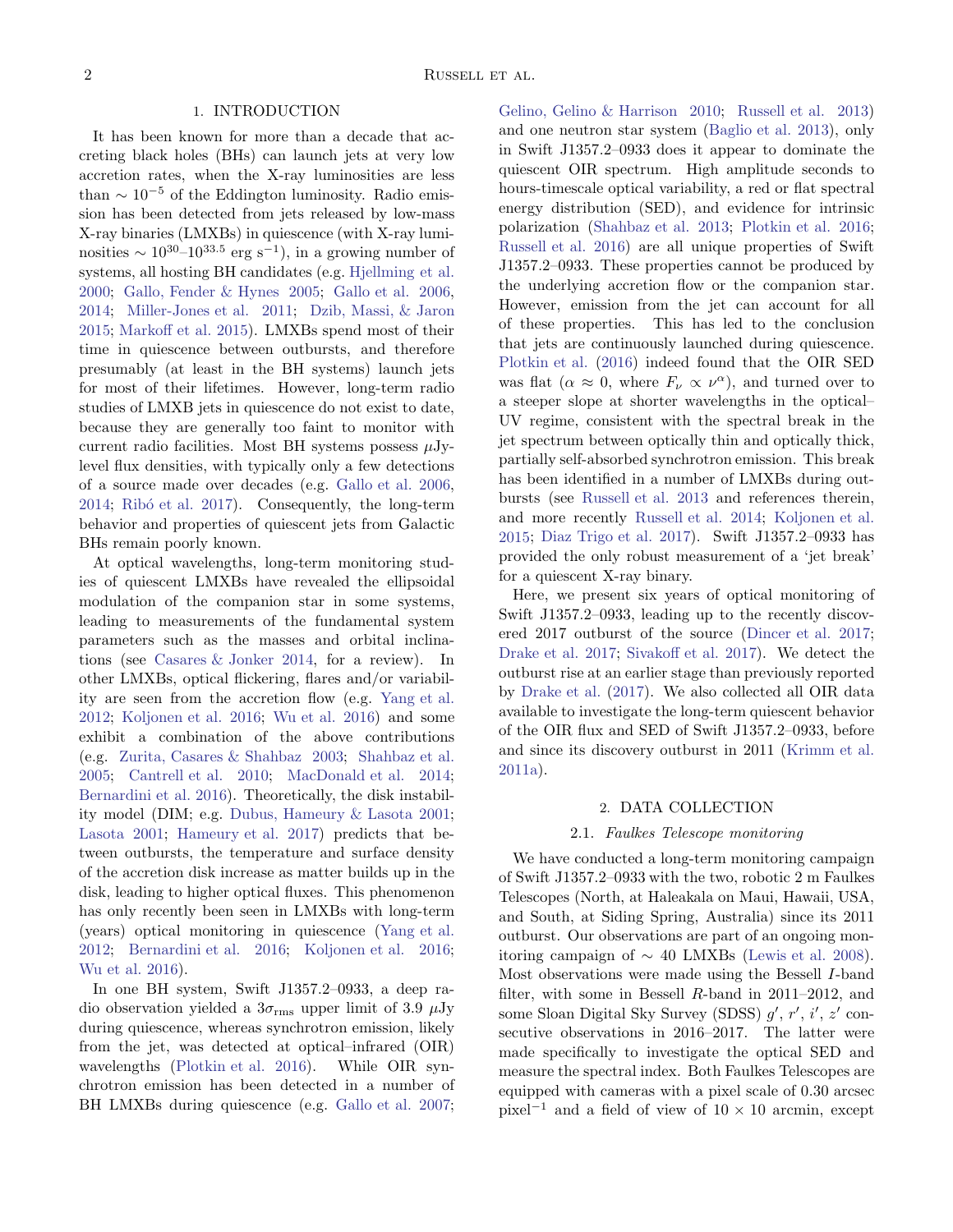

Figure 1. OIR light curves of Swift J1357.2–0933 from 2006 to 2017. The 2011 and 2017 outbursts are evident near the center and right, respectively. Large amplitude variability is present in quiescence before and between the two outbursts.

in 2011 February, in which the cameras had 0.28 arcsec pixel<sup>−</sup><sup>1</sup> and 4.8 arcmin field of view. We detected the source in a total of 103 images between 2011 February and 2017 March, 79 of which were taken in the Bessell I-band filter.

We also present monitoring of the rise of the 2017 outburst. Data were taken in 2017 April with the 2 m Faulkes Telescopes as well as some of the 1 m network Las Cumbres Observatory (LCO) telescopes: those at Cerro Tololo (Chile) and the South African Astronomical Observatory (SAAO; Sutherland, South Africa). The filters  $u', g', r', i', z'$ , and I were used, and the 1 m telescopes were equipped with cameras with 0.39 arcsec pixel<sup>-1</sup> and a field of view of  $\sim 26.5 \times 26.5$  arcmin.

Photometry was carried out using PHOT in IRAF.<sup>[1](#page-2-0)</sup> Flux calibration was achieved using the SDSS magnitudes of several stars in the field, from SDSS Data Release 12 [\(Alam et al. 2015\)](#page-7-3). We derived the Bessell Iband and R-band magnitudes of the field stars using their SDSS magnitudes, adopting the color transformations of [Jordi, Grebel & Ammon](#page-8-32) [\(2006\)](#page-8-32). We reported one of our I-band magnitudes in [Russell et al.](#page-8-23) [\(2016](#page-8-23)) that was quasi-simultaneous with near-infrared (near-IR) polarimetric observations; all other Faulkes data are new to this paper.

### 2.2. Archival data from transient surveys

Swift J1357.2–0933 has  $52$  optical V-band detections in the Catalina Real-Time Transient Survey (CRTS-I; [Drake et al. 2009](#page-8-33)) from 2008 January until 2013 June (including some detections of the outburst in 2011). The CRTS Transient ID of the source is MLS110301:135717- 093239 (see also [Drake et al. 2017\)](#page-8-28). Swift J1357.2–0933 was also observed by the intermediate Palomar Transient Factory (iPTF) catalog [\(Ofek et al. 2012\)](#page-8-34) on 2014 February 23 (during quiescence). Two observations were made using the PTF Mould-R filter, which is similar in shape to the SDSS  $r'$ -band filter, but shifted 27  $\AA$  redwards. This is a small difference, and we treat these as SDSS r ′ -band magnitudes. We performed aperture photometry on the PTF images using an aperture radius of 3 pixels (3 arcsec). The source is detected in both images.

<span id="page-2-0"></span><sup>&</sup>lt;sup>1</sup> IRAF is distributed by the National Optical Astronomy Observatory, which is operated by the Association of Universities for Research in Astronomy, Inc., under cooperative agreement with the National Science Foundation.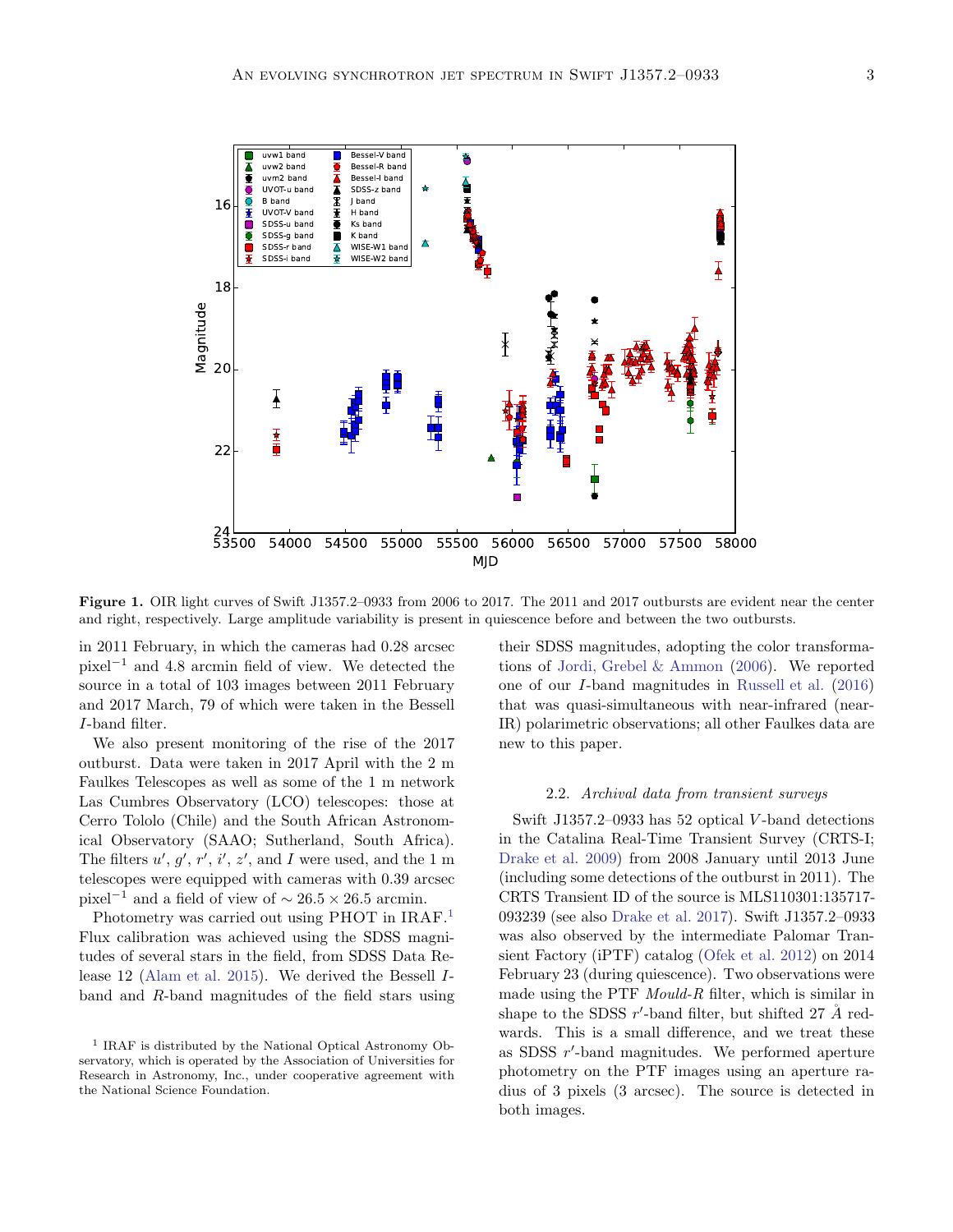## 2.3. Archival data from the literature

A search of the literature was performed to gather OIR photometry measurements during quiescence (and some during outburst). The data (found in [Rau, Greiner & Filgas 2011;](#page-8-35) [Krimm, Kennea & Holland](#page-8-36) [2011b](#page-8-36); [Corral-Santana et al. 2013;](#page-8-37) [Shahbaz et al. 2013;](#page-8-22) [Armas Padilla et al. 2014;](#page-7-4) Mata Sánchez et al. 2015; [Weng & Zhang 2015;](#page-8-39) [Plotkin et al. 2016](#page-8-18); [Russell et al.](#page-8-23) [2016\)](#page-8-23) span a wavelength range from 193 nm in the near-UV to 4.6  $\mu$ m in the IR. Other instruments and telescopes with detections of Swift J1357.2–0933 are the 2.5 m SDSS telescope at Apache Point Observatory in New Mexico (USA), the 2.2 m MPI/ESO telescope at La Silla Observatory (Chile) equipped with the Gamma-Ray Burst Optical/Near-Infrared Detector (GROND) instrument, the Instituto de Astrofísica de Canarias (IAC) 0.82 m IAC80 telescope at the Teide Observatory in Tenerife (Spain), and several telescopes located at Roque de Los Muchachos Observatory, La Palma (Spain): the 10.4 m Gran Telescopio Canarias (GTC), the 4.2 m William Herschel Telescope (WHT), the 2.6 m Nordic Optical Telescope (NOT), the 2.5 m Isaac Newton Telescope (INT), the 2.0 m Liverpool Telescope (LT), and the 1.2 m Mercator Telescope (MT). We also include the first reported detection of the 2017 outburst, by CRTS-II in V -band [\(Drake et al. 2017\)](#page-8-28). All magnitudes from the literature, transient surveys, and our Faulkes Telescope monitoring are shown in Fig. 1.

#### 3. RESULTS AND ANALYSIS

Most LMXBs vary in quiescence by a few tenths of a magnitude, due to the ellipsoidal modulation of the companion star, and/or weak accretion activity. In Fig. 1, we see that Swift J1357.2–0933 exhibits long-term, very high amplitude OIR variations during quiescence. The I-band magnitudes span a range  $I \sim 21.1$  to  $I \sim$ 19.0 during quiescence (changes of a factor of seven in flux), which is a much greater amplitude than expected from ellipsoidal modulations of the companion star. The majority of the emission must therefore be produced in the accretion flow, jet, or by X-ray reprocessing. While our Faulkes Telescope monitoring began during the 2011 outburst, many of the CRTS detections preceded it, and V -band variations spanning almost 2 mag are present at these earlier times. We still consider the source to be in a state of quiescence despite the strong variations, because the X-ray luminosity is very low;  $L_X$  (0.5-10 keV)  $\sim$  $8 \times 10^{29} - 1 \times 10^{31}$  erg s<sup>-1</sup> in 2013 July, depending on the distance to the source [\(Armas Padilla et al. 2014\)](#page-7-4).

On several dates (with data taken on the same MJD), magnitudes exist in two or more filters, so below we construct OIR SEDs in order to explore the evolution of the



Figure 2. OIR SEDs constructed from various date ranges as shown in the key. All SEDs are from periods of quiescence except MJD 55580–55581 and MJD 55593, which were during the early stages of the 2011 outburst.

SED. On a number of dates only one or a few filters were used, but other observations with different filters were taken within some range of dates. In these cases, we construct SEDs over date ranges, spanning from 2 to 176 days. The evolution of the SEDs allows us to probe variability of the SED shape on timescales longer than the date ranges. The SED shape and how quickly it varies gives clues to the origin of the emission and high amplitude variability. Short-term variability [\(Shahbaz et al.](#page-8-22) [2013\)](#page-8-22) will cause some unavoidable scatter in the SEDs for any data that are not strictly simultaneous. Nevertheless, long-term evolution of the SED appears to be evident and is of higher amplitude (spanning one order of magnitude in flux) than the short-term variations (which have a fractional rms of ∼ 35%; [Shahbaz et al.](#page-8-22) [2013\)](#page-8-22).

The data were de-reddened using the same method as in [Russell et al.](#page-8-23) [\(2016](#page-8-23)). The extinction value of  $A_v =$ 0.124 [\(Armas Padilla et al. 2013](#page-7-5); [Corral-Santana et al.](#page-8-40) [2016\)](#page-8-40) was adopted, and the wavelength-dependent extinction terms are taken from [Cardelli, Clayton & Mathis](#page-7-6) [\(1989\)](#page-7-6). For the SEDs, we calculate the logarithm of the flux density,  $log_{10}(F_{\nu}; \text{ mJy})$ . The error on the log of the flux density is  $\Delta(log_{10}(F_{\nu})) = 0.4 \Delta m$ , where  $\Delta m$ is the magnitude error.

The resulting OIR SEDs are presented in Figs 2 and 3. The OIR spectrum of the source is clearly bluer  $(\alpha > 0)$ during outburst and redder  $(\alpha < 0)$  in quiescence, as first reported by [Shahbaz et al.](#page-8-22) [\(2013](#page-8-22)). During quiescence, the near-IR data (at  $\log(\nu/\text{Hz})$  < 14.4) span a smaller range of flux densities than the optical and UV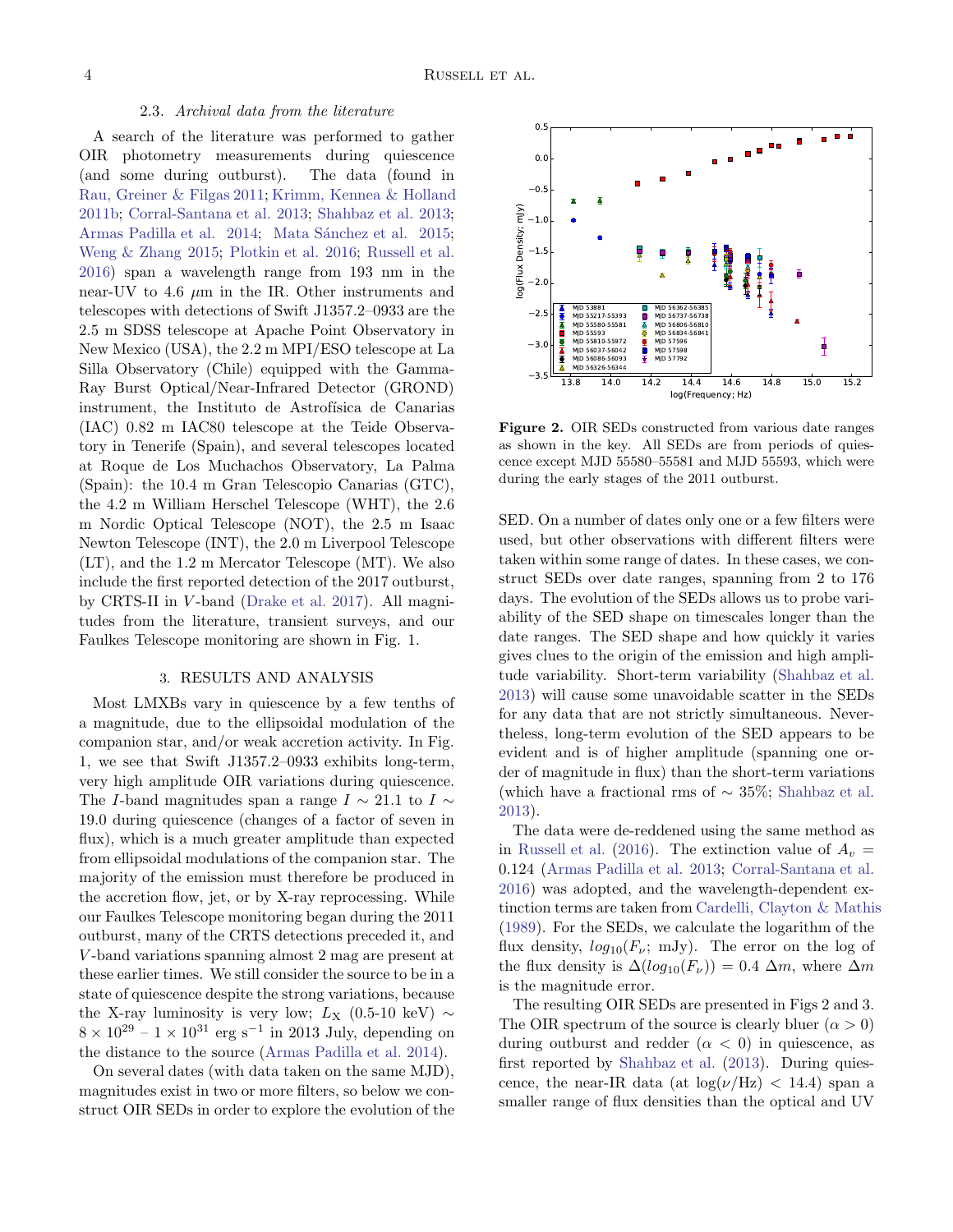

Figure 3. Individual OIR SEDs from date ranges indicated in each panel. The SEDs appear in chronological order and show the evolution of the spectrum from 2006 to 2017. To aid the eye, the solid lines show representative SEDs when the spectrum was faint and red (red curve) and bright and flatter (green curve).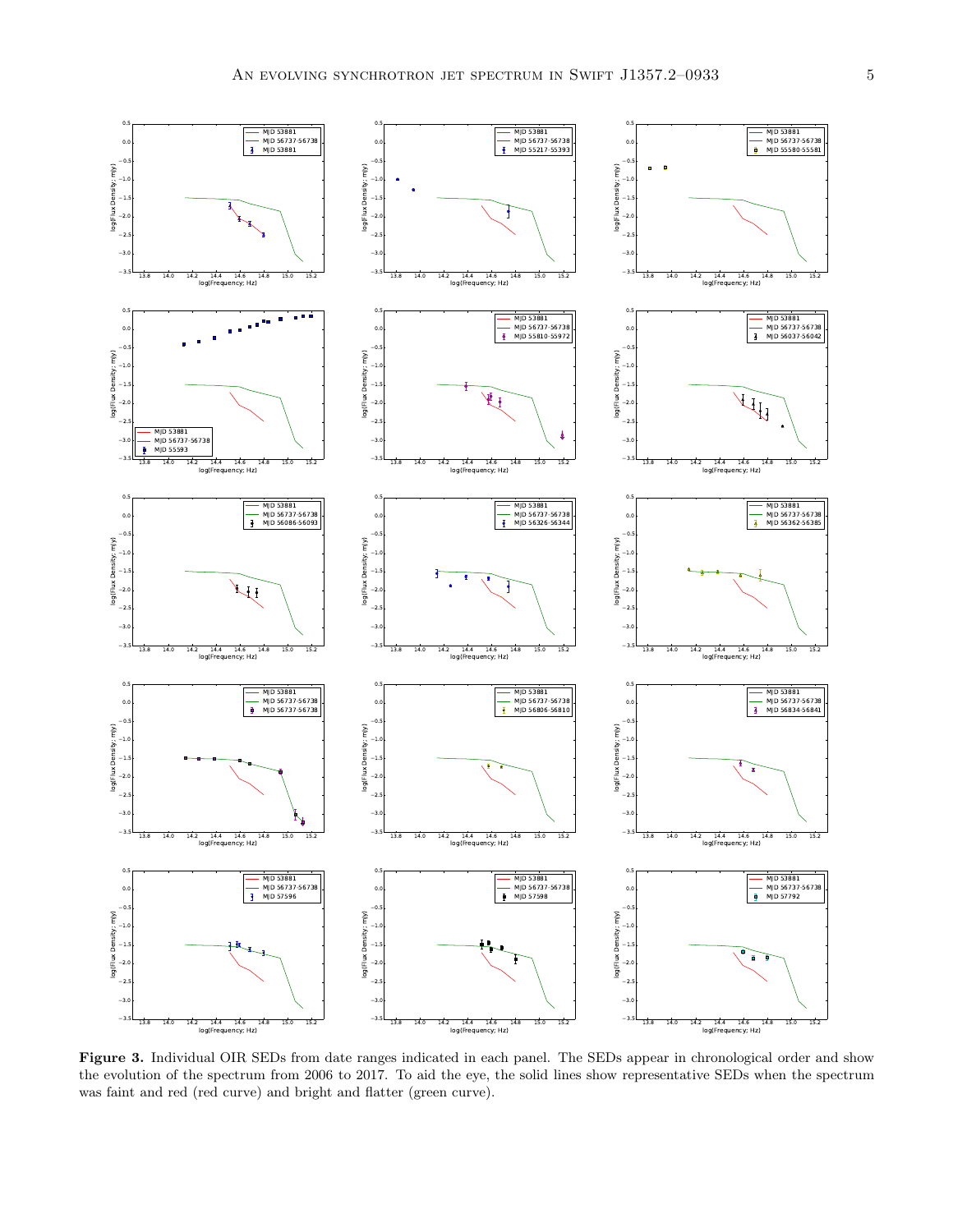

Figure 4. Upper: long-term evolution of the de-reddened flux density (upper panel) and OIR spectral index (lower panel). The two horizontal dotted lines at  $\alpha = 0$  and  $\alpha = -0.75$  represent typical values for optically thick and optically thin synchrotron spectra, respectively. Lower: 2017 light curve (magnitudes), showing the rise of the 2017 outburst.

data  $(\log(\nu/\text{Hz}) > 14.4; \text{Fig. 2}).$  The near-IR data also appear flatter  $(\alpha \sim 0)$  than the optical  $(\alpha < 0)$ data. The evolution of the SED can be studied in Fig. 3, where each SED is shown in a separate panel, with two representative SEDs overlaid in solid lines for comparison. These two SEDs are from MJD 53881, the first data taken in 2006 in which the source was faint and red [\(Shahbaz et al. 2013\)](#page-8-22), and from MJD 56737– 56738, the well-sampled, quasi-simultaneous broadband SED presented in [Plotkin et al.](#page-8-18) [\(2016\)](#page-8-18) when the source was brighter and consistent with a jet spectrum with a break at  $\nu_{\rm b} \sim (2-5) \times 10^{14}$  Hz.

Two SEDs (MJD 55580–55581 and MJD 55593) show data from the rise and peak of the 2011 outburst. Before and soon after the outburst, the OIR SED appears red and steep. In particular, the SEDs between MJD 55810 and 56093 (2011 September–2012 June) are consistent

with the SED acquired by SDSS in 2006 (MJD 53881). Then, between MJD 56093 and MJD 56362 (2012 June– 2013 March) the SED appears to evolve, the optical fluxes brighten, and the spectrum becomes flatter. For the remainder of the SEDs (2013–2017), the OIR spectrum is close to the well-sampled jet break spectrum of [Plotkin et al.](#page-8-18) [\(2016](#page-8-18)) from MJD 56737–56738 (2014 March), with the spectrum becoming slightly redder in 2016–2017. The last quiescent SED was taken on 2017 February 8 (MJD 57792), just two months before the rise of the 2017 outburst.

The increase of optical flux in quiescence between 2011 and 2017 is quantified in Fig. 4 (upper panels). For the quiescent data after the 2011 outburst, we fit the log(flux density)  $I, i'$ -band light curve (top panel) with a linear function and find a significant rise in flux over the 5.1 years of data. We measure a rise rate of  $0.17 \pm 0.03$  mag yr−<sup>1</sup> (exponential rise in flux, linear rise in magnitude). Each SED in Fig. 3 is fitted with a single power law, and the resulting spectral index is shown in the next panel of Fig. 4. For the SED on MJD 56737–56738, we fitted the  $i'$ -to- $K_s$ -band data only, because the fluxes dropped at higher frequencies than the jet break (see [Plotkin et al.](#page-8-18) [2016\)](#page-8-18). For all other dates, a single power law is capable of fitting the SED; a broken power law would generally result in large parameter errors due to the few number of data points. For the SEDs of MJD 56086–56093 and 56834–56841, the data errors are large, resulting in poor estimates of  $\alpha$ , and these were excluded from Fig. 4. We find that  $\alpha$  varies between  $\sim -2.5$  and 0 in quiescence, with a redder index when the source was faintest, such as soon after the 2011 outburst. Just prior to the 2017 outburst, the spectral index was  $\alpha \sim -1$ , consistent with optically thin synchrotron, and a similar spectral index was measured just prior to the 2011 outburst.

In the lower panel of Fig. 4 our 2017 monitoring is shown, with the rise into the 2017 outburst. The first clear detection of the outburst was on April 6, when the magnitude was  $I = 17.6 \pm 0.2$ ;  $>2$  mag brighter than all of the 2016 detections prior to that date. On April 1, the magnitude was  $I > 19.49$  (3 $\sigma$  upper limit), which is fainter than the brightest detection in quiescence, so the source was still in quiescence on April 1. The outburst therefore began between April 1 and 6, and must have brightened at a rate of  $\geq 0.34$  mag/d in *I*-band.

#### 4. DISCUSSION AND CONCLUSIONS

The optical/infrared SEDs are generally well described by a power law that evolves from a faint, red slope  $(\alpha < -1)$  before and soon after the 2011 outburst, to one which is bright and flat  $(\alpha \sim 0)$  or optically thin  $(\alpha \sim -1)$  since 2013. This transition occurs as the opti-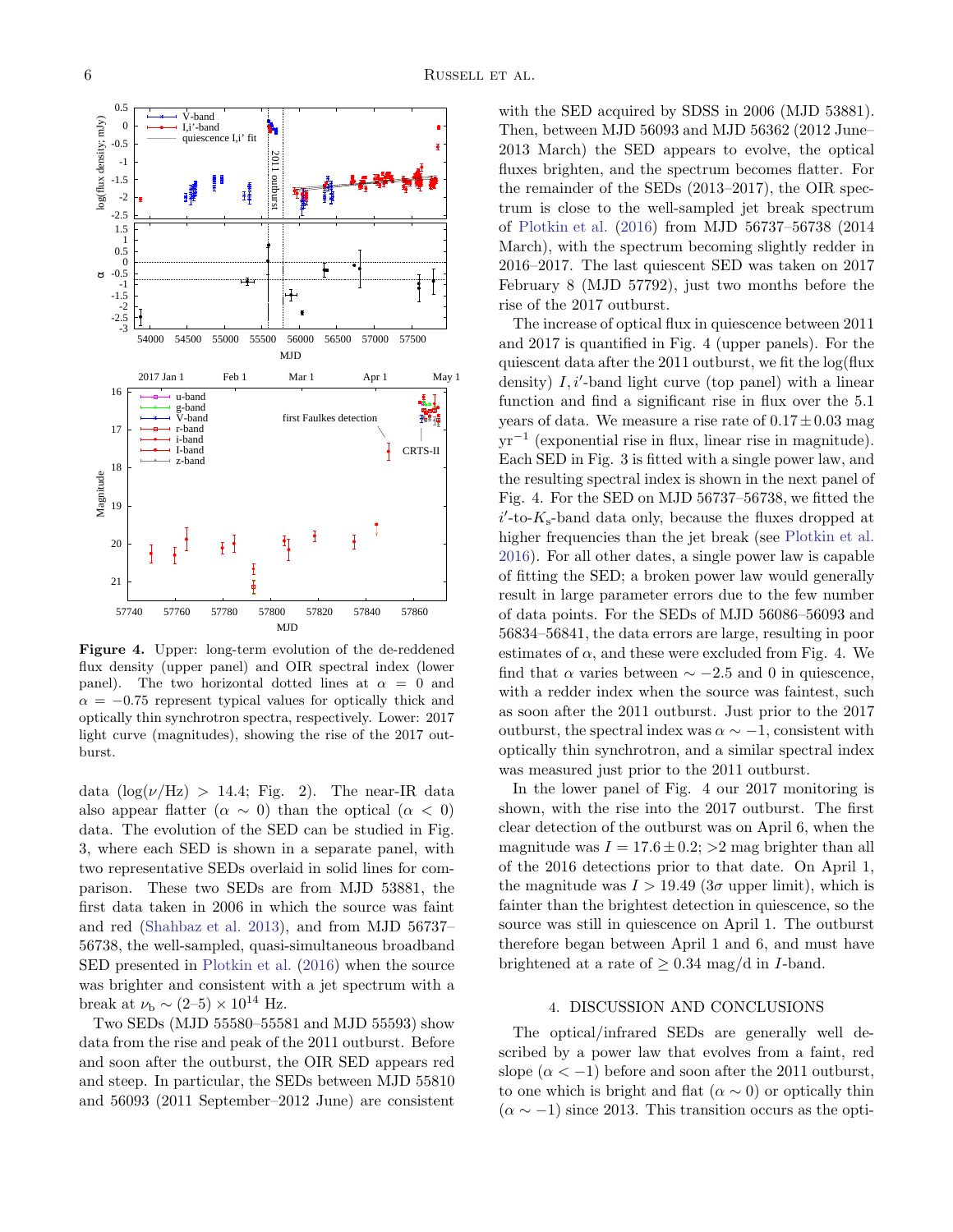| Source                | $\frac{1}{\sqrt{1-\frac{1}{1-\frac{1}{1-\frac{1}{1-\frac{1}{1-\frac{1}{1-\frac{1}{1-\frac{1}{1-\frac{1}{1-\frac{1}{1-\frac{1}{1-\frac{1}{1-\frac{1}{1-\frac{1}{1-\frac{1}{1-\frac{1}{1-\frac{1}{1-\frac{1}{1-\frac{1}{1-\frac{1}{1-\frac{1}{1-\frac{1}{1-\frac{1}{1-\frac{1}{1-\frac{1}{1-\frac{1}{1-\frac{1}{1-\frac{1}{1-\frac{1}{1-\frac{1}{1-\frac{1}{1-\frac{1}{1-\frac{1}{1-\frac{1}{1-\frac{1}{1-\frac{1}{1-\$ |                   |                   | Years of | References               |
|-----------------------|-----------------------------------------------------------------------------------------------------------------------------------------------------------------------------------------------------------------------------------------------------------------------------------------------------------------------------------------------------------------------------------------------------------------------|-------------------|-------------------|----------|--------------------------|
|                       | V                                                                                                                                                                                                                                                                                                                                                                                                                     | R.                | I or $i'$         | $Data^a$ |                          |
| H1705-250             |                                                                                                                                                                                                                                                                                                                                                                                                                       |                   | $0.083 \pm 0.022$ | 6.3      | Yang et al. $(2012)$     |
| $V404 \,\mathrm{Cyg}$ | $0.048 \pm 0.009$                                                                                                                                                                                                                                                                                                                                                                                                     | $0.035 \pm 0.003$ | $0.022 \pm 0.002$ | 2.9      | Bernardini et al. (2016) |
| GRS 1124-68           | $0.036 \pm 0.001$                                                                                                                                                                                                                                                                                                                                                                                                     |                   | $0.020 \pm 0.000$ | 11.2     | Wu et al. (2016)         |
| GS 1354-64            |                                                                                                                                                                                                                                                                                                                                                                                                                       | $0.088 \pm 0.006$ | $0.058 \pm 0.004$ | 6.8      | Koljonen et al. (2016)   |
| Swift J1357.2-0933    |                                                                                                                                                                                                                                                                                                                                                                                                                       |                   | $0.169 \pm 0.027$ | 5.2      | This paper               |

Table 1. Optical rise rates of BH LMXBs in quiescence.

<sup>a</sup>For V404 Cyg, GS 1354–64 and Swift J1357.2–0933 the optical rise precedes a new outburst of the source, whereas for H1705–250 and GRS 1124–68 no new outburst has yet been detected. The rise in V404 Cyg occurred after a long-term slow fade.

cal flux rises quite steeply. On dates when  $\alpha < -0.5$ , the jet break must have resided at frequencies lower than that sampled in the SED (i.e., in the infrared), whereas when  $\alpha \sim 0$  the jet break shifted up to optical frequencies. We find that the evolving spectrum is responsible for the long-term brightening, and identify a transition between 2012 June and 2013 March during which the jet spectral break shifted from infrared to optical wavelengths and the optical flux brightened. The jet break then shifted back to the infrared by 2016–2017.

As a caveat, we cannot formally rule out a jet break shifting on shorter timescales than our sampling, for example hour timescales, as has been observed from GX 339–4 during outburst [\(Gandhi et al. 2011\)](#page-8-41). However, what we do observe is an OIR SED shape that is stable over months–years, which appears inconsistent with such dramatic variations in the spectrum on hour timescales. Additionally, we note that intrinsic source reddening changes cannot account for the high amplitude variability. On short timescales, the fractional rms variability is stronger at near-IR than optical wavelengths (Figure 5 in [Shahbaz et al. 2013\)](#page-8-22), whereas the opposite dependency on wavelength would be expected if extinction were responsible. Although some dips were seen in the fast timing light curve of [Shahbaz et al.](#page-8-22) [\(2013\)](#page-8-22) that are analogous to the quasi-periodic dips seen during outburst by [Corral-Santana et al.](#page-8-37) [\(2013\)](#page-8-37), which are caused by obscuration, most of the variability is not described by dips, and a different power density spectrum (fig. 5 in [Shahbaz et al. 2013\)](#page-8-22) would be expected. Likewise, if such dips dominated the long-term variability, one would expect most of the magnitudes during quiescence to be roughly the same, with a few fainter magnitudes that corresponded to dips. This is not a good description of the quiescent light curve. In addition, the interstellar reddening is very low;  $A_v = 0.124$ [\(Armas Padilla et al. 2013](#page-7-5); [Corral-Santana et al. 2016\)](#page-8-40), and intrinsic dust obscuration would have to be local to

the source which, given its high galactic latitude, also seems unlikely.

Few studies report long-term variations in the quiescent optical flux in LMXBs. In A0620–00, [Cantrell et al.](#page-7-7) [\(2008,](#page-7-7) [2010\)](#page-7-0) identified three optical states; passive, loop, and bright, and since its 1975 outburst, the source has made transitions between these states several times. The change in magnitude was greater in the blue bands than in the red bands. Active and passive states were also reported from OIR monitoring of V4641 Sgr in quiescence [\(MacDonald et al. 2014](#page-8-14)). In both sources, no long-term optical brightening or fading was found.

A long-term rise has been reported recently in four BH LMXBs. We compare the rise rate we have estimated for Swift J1357.2–0933 with these other systems in Table 1. The rise rates in  $I$  or  $i'$ -band are between 0.02 and  $\sim$  0.08 mag yr<sup>-1</sup> for all sources except Swift J1357.2– 0933, which has a much higher rise rate of  $\sim 0.17$  mag yr<sup>−</sup><sup>1</sup> . For the three sources with measurements in more than one filter, the rise is greater in the bluer filters (shorter wavelengths), as was similarly found for the active state of A0620–00 [\(Cantrell et al. 2008](#page-7-7)), and as may be expected as the accretion disk temperature increases, making the OIR SED bluer. We do not have well-sampled light curves of Swift J1357.2–0933 in other filters; however, over the five years between outbursts there is a u-band flux increase of a factor of  $\sim$  14, an I-band flux increase of a factor of  $\sim$  4–6, and almost no change at all in the infrared flux. The rise is therefore greater at shorter wavelengths. However, the SED evolution presented in Figs 2 and 3 indicate that, for Swift J1357.2–0933, the bluer-when-brighter behavior is caused by an evolving synchrotron jet spectrum (and not a heating accretion disk, or indeed, local reddening changes).

Swift J1357.2–0933 is a short orbital period (2.8 hr), high-inclination BH LMXB that exhibited optical dips during its 2011 outburst due to quasi-periodic obscuration of the accretion flow [\(Corral-Santana et al. 2013](#page-8-37)).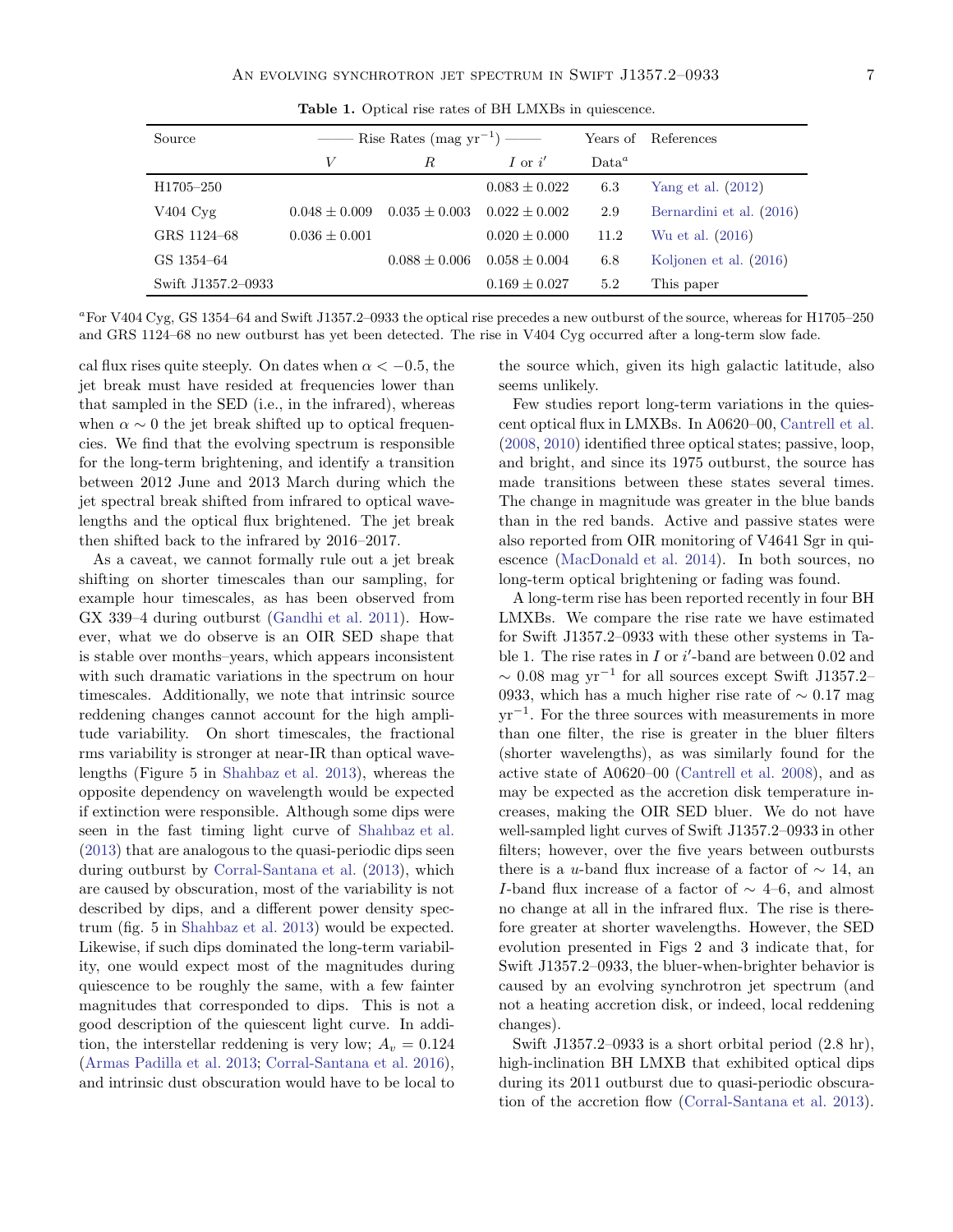Because the accretion disk is small and viewed almost edge-on, the disk emission reaching the observer must necessarily be reduced compared to lower inclination and longer period systems. The projected disk surface area along our line of sight toward the source is therefore much smaller than almost all other BH LMXBs. This could explain why in Swift J1357.2–0933 the jet (if relativistic beaming does not play a significant role), and not the disk, appears to dominate the OIR emission in quiescence (although emission lines from the disc have been detected in quiescence in 2014 by Mata Sánchez et al. [2015\)](#page-8-38). If this is the case, we may expect similar high amplitude variability, red SED and polarization from other high-inclination, short period systems. The companion star must also be dimmer than the jet and have a magnitude of  $V \geq 22$  to explain the high amplitude variability and SEDs. It is worth noting that all LMXBs that have radio detections in the quiescent state are close-by sources, whereas Swift J1357.2–0933 is likely to lie at a further distance, which makes the OIR jet detections more important for this system. In addition, the high galactic latitude of the source has allowed sensitive UV observations, which have helped to determine the unusually steep OIR spectral index. These UV detections in quiescence are impossible for most BH LMXBs due to their typically higher extinction.

The rise rate of Swift J1357.2–0933 is the closest to that predicted by the DIM [\(Dubus, Hameury & Lasota](#page-8-15) [2001;](#page-8-15) [Lasota 2001](#page-8-16)), even though in the DIM the disk is producing the optical emission, not the jet. The jet luminosity is likely driven by the mass accretion rate in the inner regions of the accretion flow. The radio–X-ray correlation in BH X-ray binaries extends to quiescence [\(Gallo et al. 2014;](#page-8-3) [Plotkin et al. 2017\)](#page-8-42), so the two emission processes are likely to be linked, and we speculate that the relatively fast rise seen in Swift J1357.2–0933 is due to the increase in the mass accretion rate onto the BH preceding the outburst (most noticeably during the transition in 2012–2013). Indeed, the DIM predicts an optical brightening between outbursts due to the increase of mass accretion rate at the inner edge of the disk, which, to have long recurrence times, must be truncated between outbursts. In low-inclination systems, the outer disk emitting in the optical may not be as good a tracer of this rise, because the outer disk is never depleted between outbursts, whereas the inner regions are. Therefore in most systems, the gradual increase in disk temperature predicted by the DIM could be occurring at a characteristic radius that is smaller than the bulk of the optical emission, producing only a modest optical rise between outbursts. For such lowinclination sources, Table 1 suggests that a long-term optical rise does appear to precede outbursts, and so outbursts of H1705–250 and GRS 1124–68 could be expected in the next few years. This emphasizes the importance of OIR monitoring of quiescent LMXBs, in particular to identify long-term flux increases that could be the precursor to a forthcoming outburst. The edge-on source Swift J1357.2–0933 is the best example known because of its clear steep rise, and considering it is also likely the only quiescent source in which the optical jet properties can be regularly monitored, until fainter sources are visible regularly, which will be the case when the Large Synoptic Survey Telescope (LSST; [LSST Science Collaboration et al. 2009\)](#page-8-43) is in operation.

We thank Poshak Gandhi for excellent suggestions that have improved the discussion. R.M.P. acknowledges support from Curtin University through the Peter Curran Memorial Fellowship. This project has received funding from the European Union's Horizon 2020 research and innovation programme under the Marie Sklodowska-Curie grant agreement no. 664931. The Faulkes Telescopes are maintained and operated by the Las Cumbres Observatory (LCO).

Facilities: LCO:Faulkes 2m, 1m.

Software: IRAF [\(Tody 1986,](#page-8-44) [1993](#page-8-45)), GNUPLOT [\(Janert 2016\)](#page-8-46)

## REFERENCES

- <span id="page-7-3"></span>Alam, S., Albareti, F. D., Allende Prieto, C., et al. 2015, ApJS, 219, 12
- <span id="page-7-5"></span>Armas Padilla, M., Degenaar, N., Russell, D. M., et al. 2013, MNRAS, 428, 3083
- <span id="page-7-4"></span>Armas Padilla, M., Wijnands, R., Degenaar, N., et al. 2014, MNRAS, 444, 902
- <span id="page-7-2"></span>Baglio, M. C., D'Avanzo, P., Muñoz-Darias, T., et al. 2013, A&A, 559, A42
- <span id="page-7-1"></span>Bernardini, F., Russell, D. M., Shaw, A. W., et al. 2016, ApJL, 818, L5
- <span id="page-7-7"></span>Cantrell, A. G., Bailyn, C. D., McClintock, J. E., et al. 2008, ApJL, 673, L159
- <span id="page-7-0"></span>Cantrell, A. G., Bailyn, C. D., Orosz, J. A., et al. 2010, ApJ, 710, 1127
- <span id="page-7-6"></span>Cardelli, J. A., Clayton, G. C., & Mathis, J. S. 1989, ApJ, 345, 245